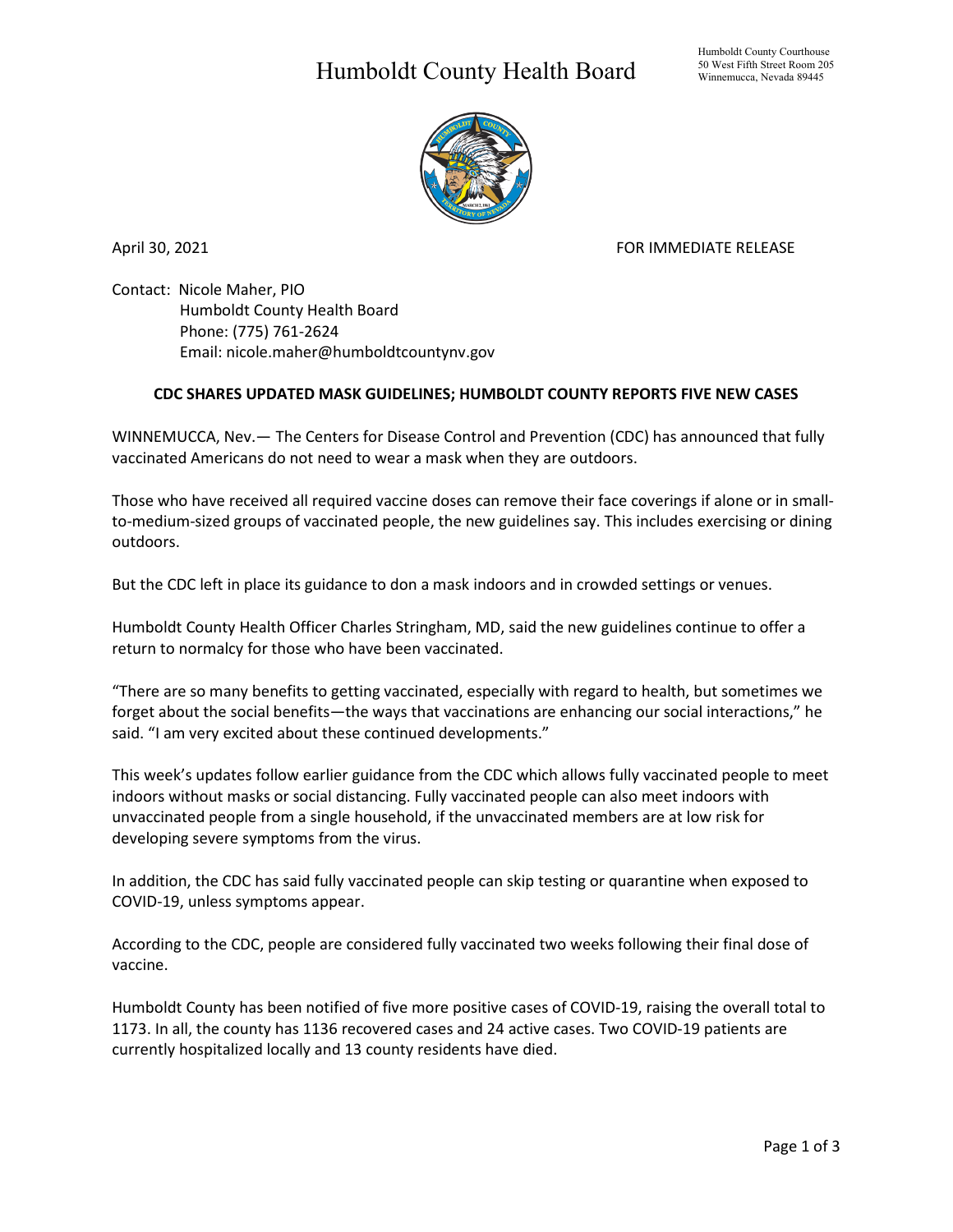Based on available information, close contacts of the newest Humboldt County cases are being notified and are following self-isolation procedures to prevent community spread of the virus.

| Case # | <b>Gender</b> | <b>Age Range</b> | <b>Contact</b>            | <b>Status</b>  |
|--------|---------------|------------------|---------------------------|----------------|
| 1173   | Woman         | 60s              | Investigation in progress | Hospitalized   |
| 1172   | Woman         | 80s              | Investigation in progress | Self-isolating |
| 1171   | Man           | 30 <sub>s</sub>  | Investigation in progress | Self-isolating |
| 1170   | Man           | 40s              | Investigation in progress | Self-isolating |
| 1169   | Male          | Teen             | Investigation in progress | Self-isolating |

Brief summary information of Humboldt County's latest cases follows:

To prevent the spread of COVID-19 in Humboldt County:

- Wear a mask around anyone not of the same household.
- Maintain 6 feet of distance from non-household members at all times.
- Wash hands often with soap and water for at least 20 seconds. If soap and water are not available, use an alcohol-based hand sanitizer.
- Self-isolate following a known exposure, or while waiting for COVID-19 results.
- Stay informed. The COVID-19 situation is changing frequently. Up-to-date information is available on the Centers for Disease Control and Prevention (CDC) [website.](http://www.cdc.gov/coronavirus/2019-ncov/index.html)

COVID-19 testing locations in Humboldt County include:

- **Humboldt General Hospital Screening Clinic** Offers drive-thru screening for asymptomatic persons from 8 a.m. to 5 p.m. Monday through Friday (closed from noon to 1 p.m. for lunch), and byappointment screening with a provider for symptomatic persons from 8 a.m. to 8 p.m. Monday through Wednesday (closed from noon to 1 p.m. for lunch; call 775-623-5222, ext. 1379 to schedule an appointment). Located at 51 E. Haskell Street, across from Humboldt General Hospital.
- **Golden Valley Medical Center** Private clinic serving Nevada Gold Mines offers screening for asymptomatic and symptomatic persons. Call (775) 625-4653 for an appointment.
- **Ridley's Pharmacy** Offers in-vehicle, self-administered asymptomatic and symptomatic testing. Go [here](https://www.doineedacovid19test.com/Winnemucca_NV_1098.html) and follow the prompts to schedule an appointment.
- **HGH Emergency Department**  Those who experience severe COVID-like symptoms should go directly to the HGH Emergency Department, which is open 24 hours a day, or call 9-1-1 for emergency assistance.

Local COVID-19 information is available in Spanish [@CovidEspanol.](https://www.facebook.com/CovidEspanol) Humboldt County COVID-19 updates and information are available in English at [@HumboldtCountyNV,](https://www.facebook.com/humboldtcountynv) at [www.hcnv.us](http://www.hcnv.us/) and at The Humboldt [County Report.](https://spark.adobe.com/page/llU1h2xbgNKeR/)

Humboldt County has established a COVID-19 vaccine recorded information line in both English and Spanish. Call (775) 375-3200 to hear the latest about vaccine allocations, local distribution opportunities and changes as they occur. The line is updated with new information every Monday and Thursday (not including holidays), or as needed. Information is also available by emailing [vaccine@humboldtcountynv.gov.](mailto:vaccine@humboldtcountynv.gov)

Humboldt County has a supply of personal protective equipment, including facial masks and hand